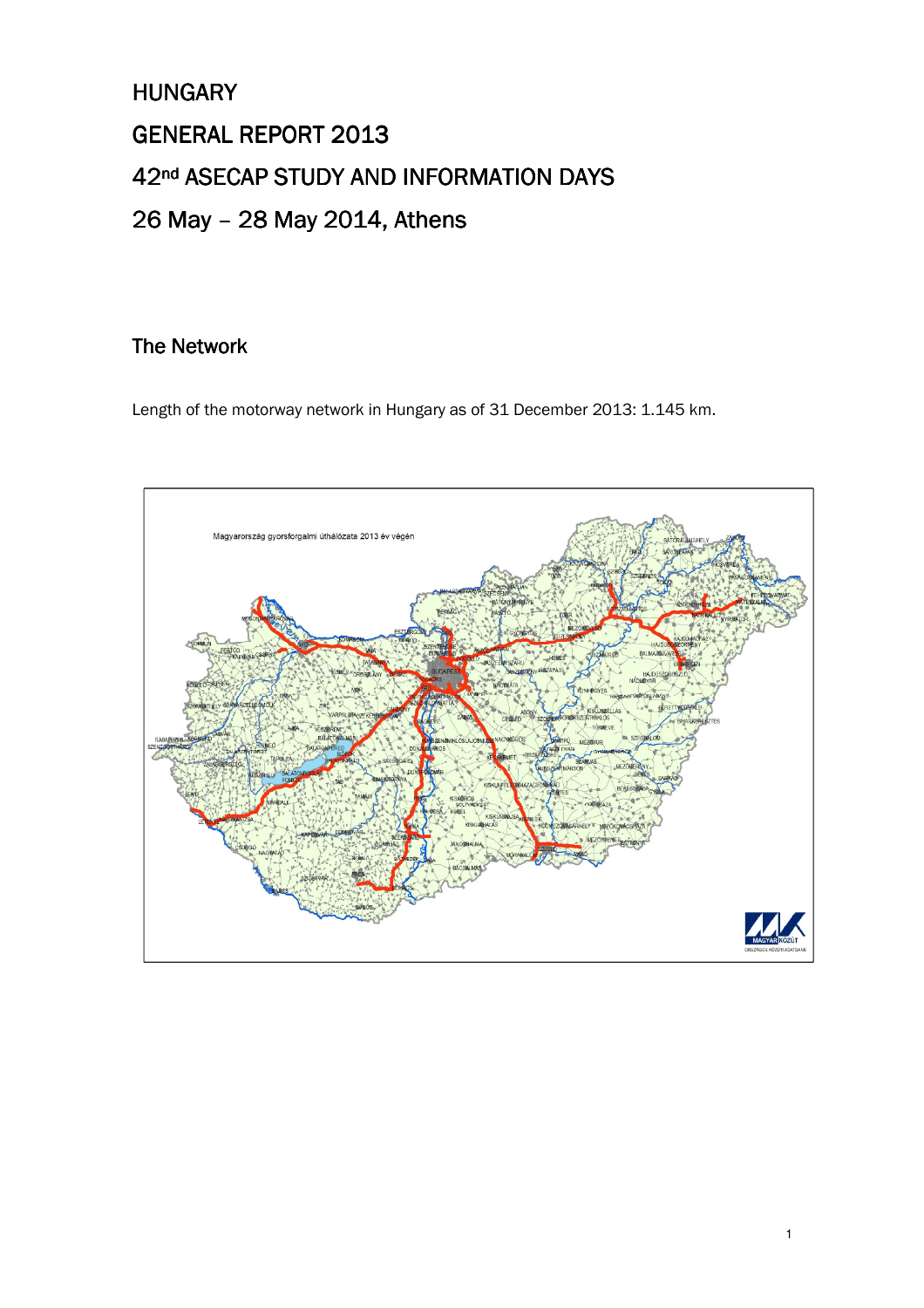From 1 November 2013 the Hungarian Public Road Nonprofit Zrt. took over the public road management activities of the State Motorway Management Company Ltd. As a result of the sector handover, the name and scope of activities of the SMMC Ltd. have changed from 1 November 2013. In results, the new name of the organization is National Toll Payment Services Private Company Limited By Shares. SMMC Ltd. will conduct its activities in connection with the national expressway and main route network of toll collection, penalty collection, and toll inspection in the e-vignette system, and toll collection, universal toll service provider, and toll inspection support activities in the e-toll system.

The length of the motorway, expressway and trunk road sections operated by the Hungarian Public Road Nonprofit Ltd Co. (MK NZrt.) as of 31 December 2013 is 997 km.

The Hungarian Public Road Company is responsible for the operation and maintenance of M1, M3, M30, M31, M35, M43, M7, M8 Motorways; M5 Motorway between sections 13- 17.4, M6 Motorway between sections 14-22,3 and several expressways.

AKA Zrt. (AKA Alföld Concession Motorway Co. Ltd.) is a Concession Company and responsible for the operation and maintenance of M5 Motorway between chainage 17+400 and 173+895, total length of 156,5 km.

M6 Duna Autópálya Koncessziós Zrt. (Danube Concession Motorway Co. Ltd.) is a Concession Company and responsible for the operation and maintenance of M6 between sections 22+150 – 76+200 and M8 between sections 5+750 – 10+300 were opened to traffic on 11 June 2006.

MAK Zrt. (Mecsek Motorway Concession Private Company Limited by Share) is a Concession Company and responsible for the design, construction, operation and maintenance, and as well as the financing of the these activities on the following motorway sections: M6 Motorway section between Szekszárd-Bóly and M60 Motorway section between Bóly-Pécs, as well as the M6/M9 interchange, total length of approx. 80 km motorway, including 4 twin tube tunnels (altogether 6.026m), 9 viaducts, 2 operation and maintenance centres, 3 simple rest areas, 1 complex rest area with fuel station.

The Motorway was opened for traffic in March 2010.

M6 Tolna Autópálya Koncessziós Zrt. (M6 Tolna Motorway Concession Ltd.) is a concession company responsible for the design, construction, finance, operation and maintenance of M6 motorway between 76+200 – 141+300, were opened to traffic on 31 March 2010.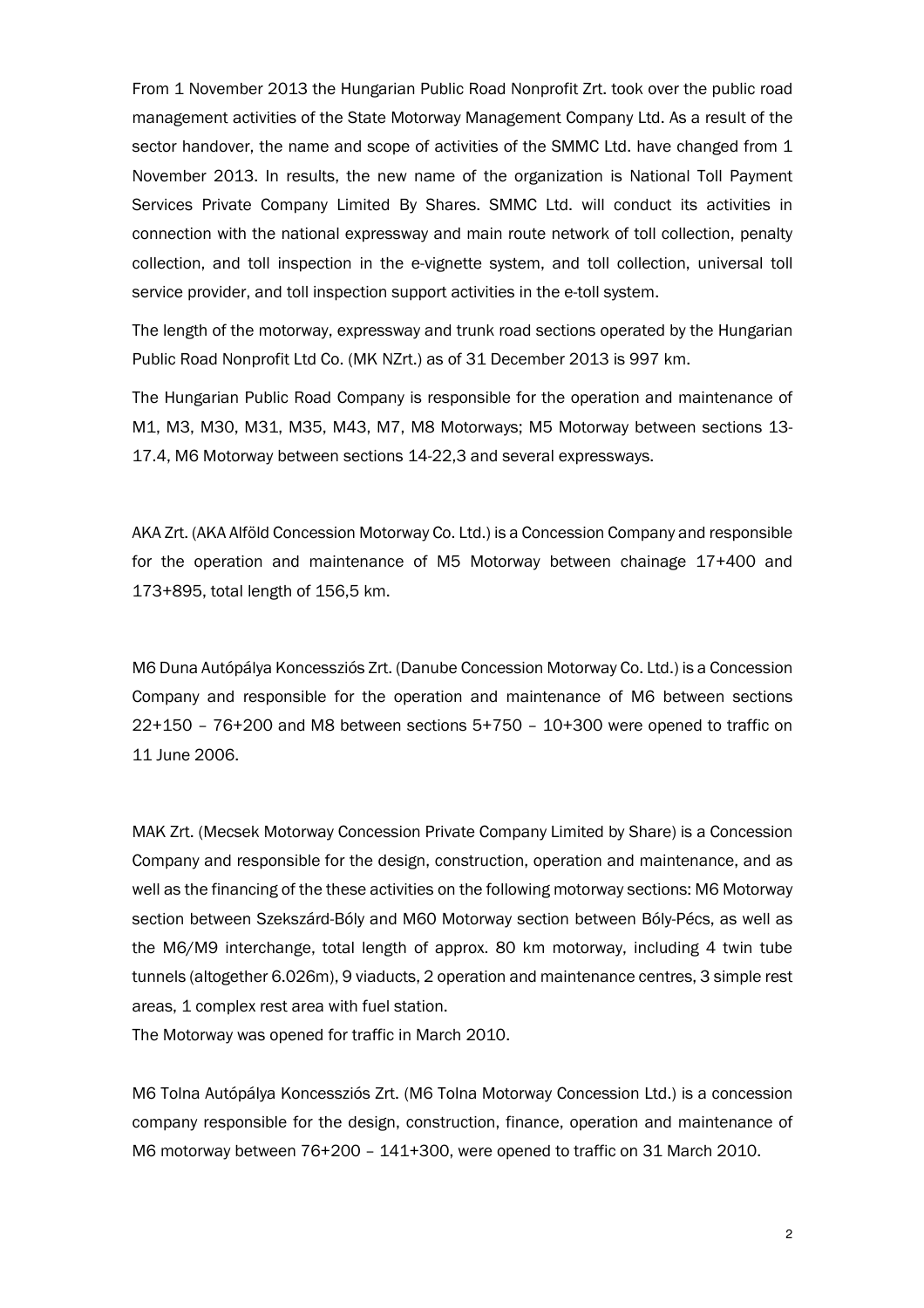# Foreseeable Openings in 2014

| Road No.            | Location                                                                          | <b>Beginning</b> | End     | Length (km) |
|---------------------|-----------------------------------------------------------------------------------|------------------|---------|-------------|
| M <sub>3</sub>      | 49.)<br>Vaja<br>Nr.<br>(main<br>road<br>$\overline{\phantom{0}}$<br>Vásárosnamény | 268+000          | 279+900 | 11,9        |
| M43                 | Makó - border station                                                             | $34 + 600$       | 57+800  | 23,2        |
| M86<br>(expressway) | Szombathely - Vát                                                                 | 80+770           | 89+980  | 9,2         |

# Foreseeable Openings in 2015

| Road No.                       | Location                       | <b>Beginning</b>               | <b>End</b>                     | Length (km)    |
|--------------------------------|--------------------------------|--------------------------------|--------------------------------|----------------|
| M <sub>0</sub><br>(expressway) | $M1-M7$                        | $0+340$                        | $2 + 840$                      | 2,5            |
| M30-main road<br>Nr. 26.       | junction                       | $28 + 850$                     | $30+200$                       | 1,3            |
| M30                            | Miskolc east ring road         | $30+200$                       | $34 + 650$                     | 4,4            |
| M85<br>(expressway)            | M1 - Enese                     | $0+000$                        | 6+800                          | 6,8            |
| M85<br>(expressway)            | Enese - Csorna                 | $13+800$                       | $20+800$                       | $\overline{7}$ |
| M85-M86                        | Csorna ring road<br>M85<br>M86 | $20+800$<br>139+250<br>147+745 | $27+000$<br>142+624<br>149+600 | 11,6           |
| M86<br>(expressway)            | Szeleste - Hegyfalu            | 98+300                         | 105+800                        | 7,5            |

# Foreseeable Openings in 2016

| Road No.            | Location                 | <b>Beginning</b> | End     | Length (km) |
|---------------------|--------------------------|------------------|---------|-------------|
| M4-M8               | junction                 | $90 + 875$       | 96+055  | 5,2         |
| M4                  | Abony - Törökszentmiklós | $96 + 055$       | 125+000 | 28,9        |
| M86<br>(expressway) | Hegyfalu - Csorna        | 105+800          | 139+250 | 33,4        |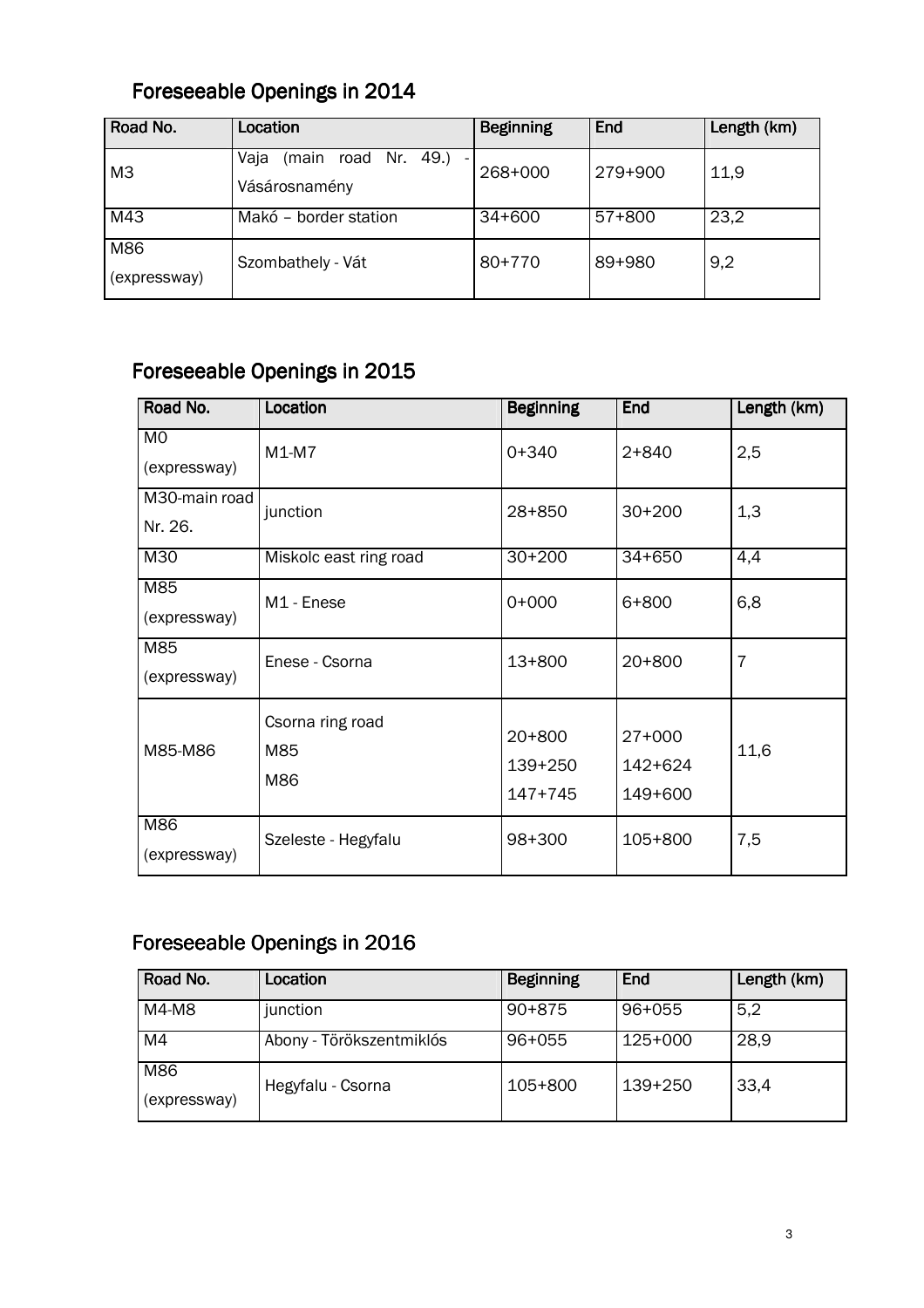#### Investments of the Concession Companies

AKA Zrt.: No more sections are foreseen to be included in this Concession. Foreseeable investments are under negotiation like expansion of rest area and new facilities along the motorway.

M6 Duna Autópálya Koncessziós Zrt.: No more sections are foreseen to be included in the Concession. Invested amount in 2013 - 0 m€, foreseeable invested amount in 2014 - 0 m€.

M6 Tolna Autópálya Koncessziós Zrt.: No more sections are foreseen to be included in the Concession. Invested amount in 2013 - 0 m€, foreseeable invested amount in 2014 - 0 m€.

MAK Zrt.: (Mecsek Concession Motorway Co. Ltd.): No more sections are foreseen to be included in the Concession. Invested amount in 2013 €1,0m, foreseeable invested amount in 2014 –  $E1,1m$  in the form of heavy maintenance. No expansion was performed or foreseen, but the Company is highly dedicated to ensuring the high quality standards of the pavement and the vicinity of the road and its facilities.

### **Financing**

The road user charging scheme is operated by National Toll Payment Services Private Company Limited By Shares means of e-vignettes, toll collection, penalty collection.

AKA: Project is financed by financial institutions (banks). AKA receives revenues from the State in form of availability fee during the operation period.

M6 Duna Autópálya Koncessziós Zrt.: Notes issued on the financial markets and loan from EIB, both guaranteed by a monoline insurer.

M6 Tolna Autópálya Koncessziós Zrt.: Notes issued on the financial markets and loan from EIB, both guaranteed by a monoline insurer.

MAK: Project is financed by financial institutions (banks). MAK receives revenues from the State in form of availability fee during the operation period.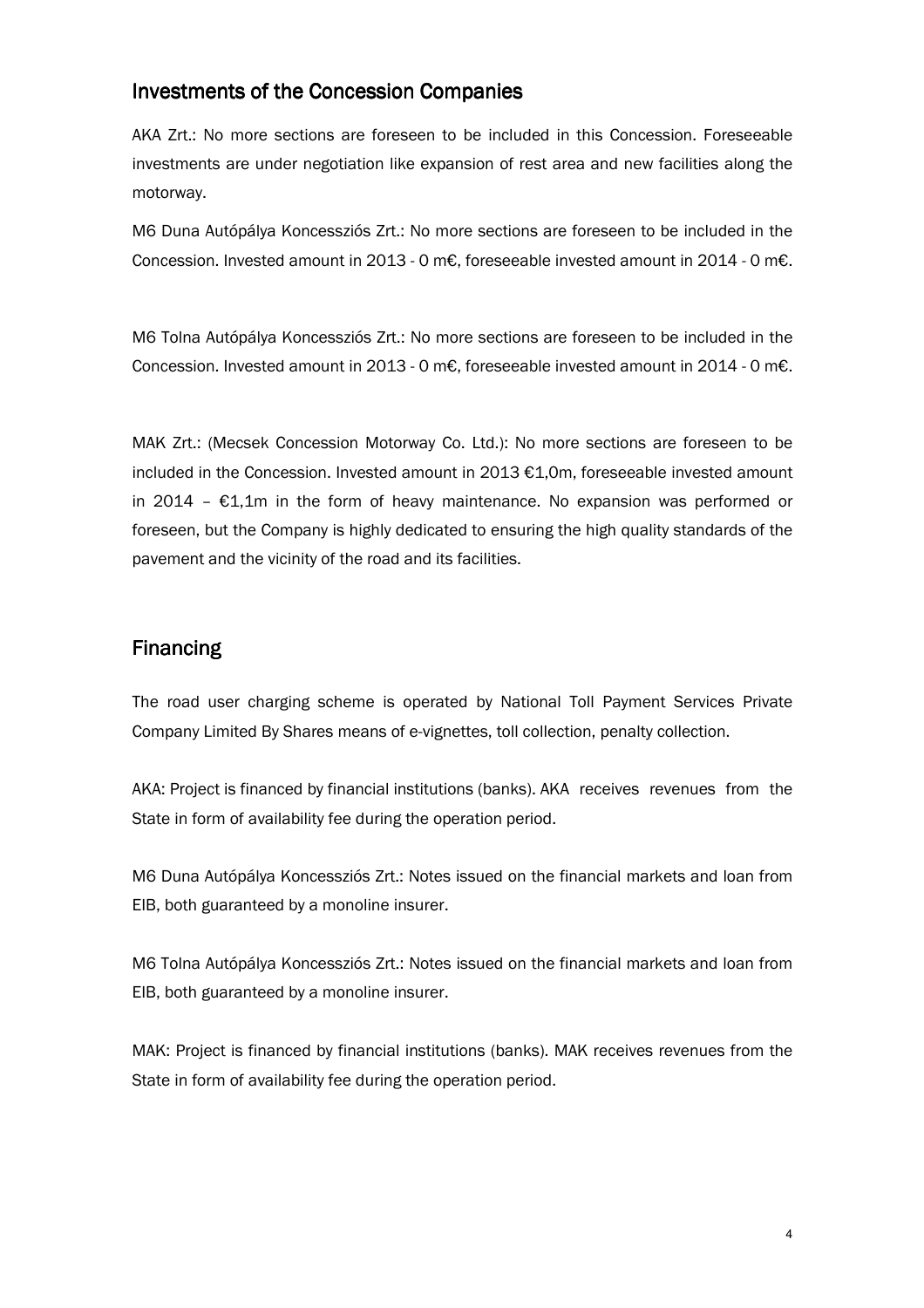## **Traffic**

- MK: The traffic output was 6324\*10^6 vehicle km in 2013; and 6208\*10^6 vehicle km in 2012. The growth (2013/2012 years) was 1,87 %.
- M6 Duna Autópálya Koncessziós Zrt.: The traffic output was 217\*10^6 vehicle km in 2012 for the M6-M8 in total; and 264\*10^6 vehicle km in 2013. The growth (2012/2013 years) was 21,66%.
- M6 Tolna Autópálya Koncessziós Zrt.: The traffic output was 158,5\*10^6 vehicle km in 2012 for the M6 in total; and 161,5\*10^6 vehicle km in 2013. The growth (2012/2013 years) was 1,89%.
- MAK: Annual GDP growth is not yet officially published,+0,6% expected. As the section operated by MAK is opened on 31 March 2010 we cannot speak about "stable network". Please find below a table with the traffic figures of 2012 and 2013. Figures are in number of vehicles and are annual average daily traffic. MAK:

| Year                   | Light | Heavy     | Total    |
|------------------------|-------|-----------|----------|
| 2012                   | 3.440 | 756       | 4.196    |
| 2013                   | 3.438 | 646       | 4.085    |
| Variation<br>2013/2012 | 0,00% | $-14,55%$ | $-2,64%$ |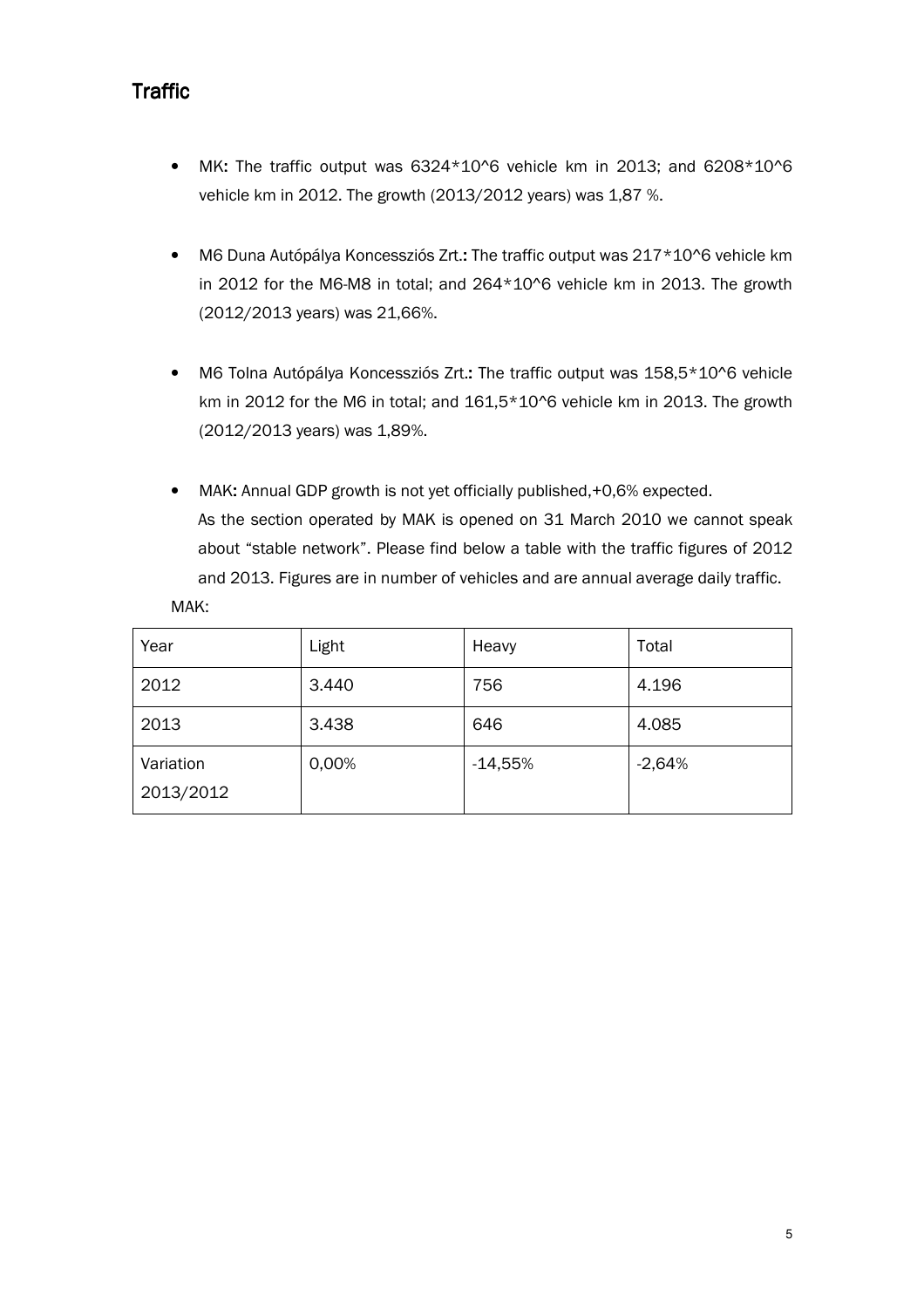### *Tolls*

• for light vehicles



#### 1. Table: Hungarian e-vignette gross fees (HUF)

|                 | Weekly (10 day) | <b>Monthly</b> | Annual |  |
|-----------------|-----------------|----------------|--------|--|
| $ D1$ (motor)   | 4,90            | -              | -      |  |
| ID1             | 9,92            | 15,93          | 143,27 |  |
| IB <sub>2</sub> | 44,62           | 73,25          | 666,58 |  |

2. Table: Hungarian e-vignette gross fees (EUR)

#### for heavy vehicles

| 53.50       | $\begin{picture}(180,10) \put(0,0){\line(1,0){10}} \put(10,0){\line(1,0){10}} \put(10,0){\line(1,0){10}} \put(10,0){\line(1,0){10}} \put(10,0){\line(1,0){10}} \put(10,0){\line(1,0){10}} \put(10,0){\line(1,0){10}} \put(10,0){\line(1,0){10}} \put(10,0){\line(1,0){10}} \put(10,0){\line(1,0){10}} \put(10,0){\line(1,0){10}} \put(10,0){\line($ | $rac{66}{21.5t}$   |
|-------------|-----------------------------------------------------------------------------------------------------------------------------------------------------------------------------------------------------------------------------------------------------------------------------------------------------------------------------------------------------|--------------------|
| Category J2 | Category J3                                                                                                                                                                                                                                                                                                                                         | Category J4        |
| two axles   | three axles                                                                                                                                                                                                                                                                                                                                         | four or more axles |

|                                                  | Category<br>J2 |              | Category<br>J3 |              | Category<br>14             |       |
|--------------------------------------------------|----------------|--------------|----------------|--------------|----------------------------|-------|
| Road category<br>Environmental<br>classification | Expressway     | Main<br>road |                | Main<br>road | Main<br>Expressway<br>road |       |
| $\geq$ EURO III.                                 | 42.42          | 18.05        | 59.52          | 31.24        | 86.70                      | 54.08 |
| EURO II.                                         | 49.90          | 21.23        | 70.02          | 36.75        | 108.38                     | 67.60 |
| $\le$ EURO I.                                    | 57.39          | 24.41        | 80.52          | 42.26        | 130.06                     | 81.12 |

3. Table: Gross fee of road usage (HUF/km)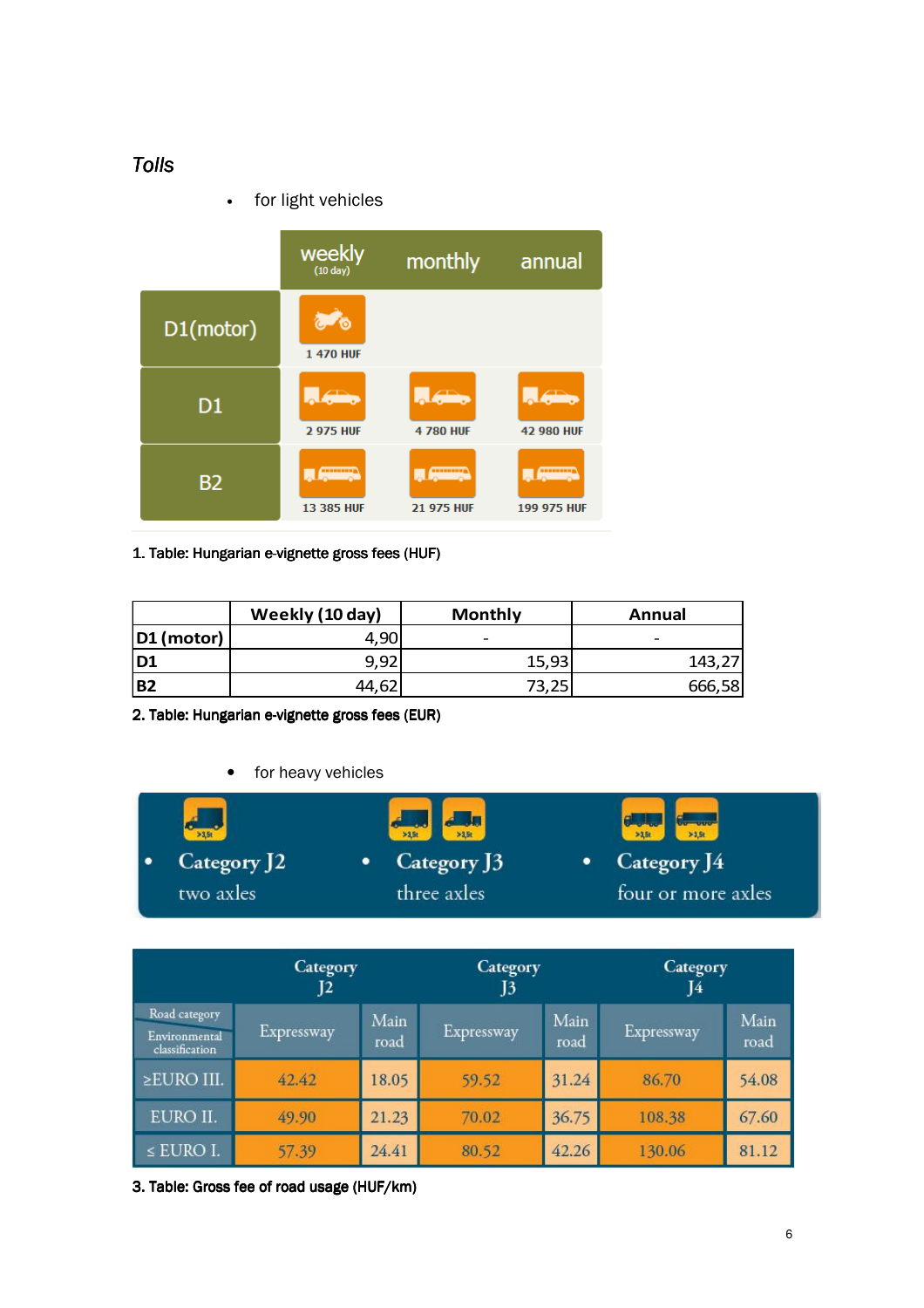| Road category                       | Category J2 |                  |                                | Category J3 | Category J4 |                  |  |
|-------------------------------------|-------------|------------------|--------------------------------|-------------|-------------|------------------|--|
| <b>Environmental classification</b> | Expressway  | <b>Main Road</b> | <b>Main Road</b><br>Expressway |             | Expressway  | <b>Main Road</b> |  |
| $\geq$ EURO III.                    | 0.141       | 0.060            | 0,198                          | 0.104       | 0.289       | 0,180            |  |
| EURO II.                            | 0.166       | 0,071            | 0,233                          | 0.123       | 0.361       | 0.225            |  |
| $\leq$ EURO I.                      | 0.191       | 0.081            | 0,268                          | 0.141       | 0.434       | 0,270            |  |

4. Table: Gross fee of road usage (EUR/km; 1EUR=300HUF)

#### User Charge Revenues and other revenues (net)

On the basis of the Concession Agreement between the Republic of Hungary and the Concessionaire, the concession companies receive revenues from the State in form of availability fee payment. The availability fee payment is paid every month and can change subject to the availability of the motorway to the users.

M6 Duna Autópálya Koncessziós Zrt.: Received revenues in 2013: 51,47 m€

MAK does not wish to public revenue figures. More than 98% of the revenue is the Availability fee income defined in the Concession Agreement throughout the 30 years concession period.

M6 Tolna Autópálya Koncessziós Zrt.: Received revenues in 2013: 41,48 m€

The electronic, distance-based toll system (DTS) has been introduced on 1st of July 2013, on a total of 6,500 km (from 1 December 2013) road network of the Hungarian public road network (motorways, highways, main routes).

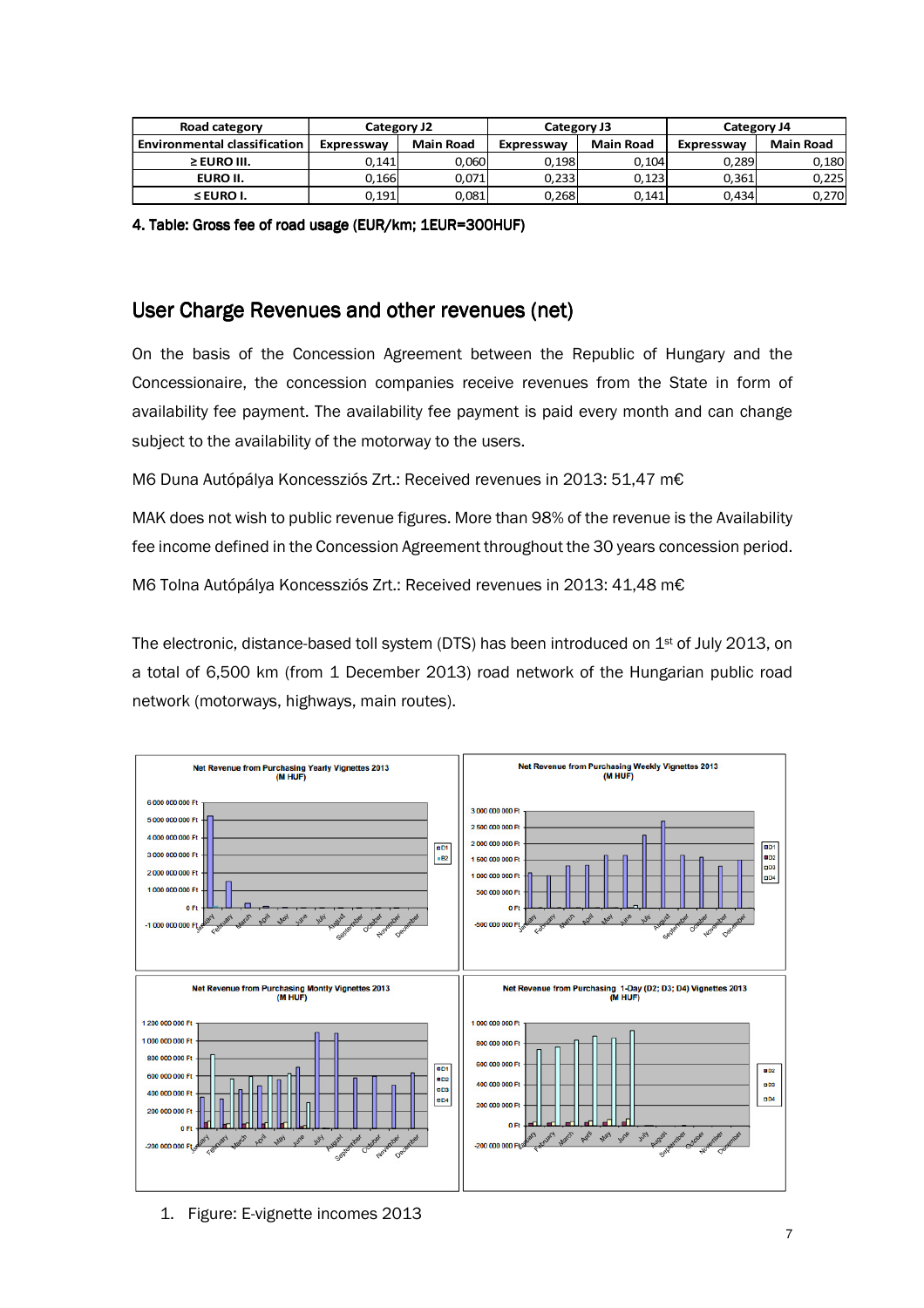

Tervezett és megvalósult bevételek és kölségek, 2013. (bruttó MFt) (Átfolyó költségek nélkül. Az augusztus-december havi bevételeket a 2012-es napi matrica

1. Figure: Planned and realized incomes and costs in HU-GO e-toll system (Q3-Q4 2013) [source: KKK]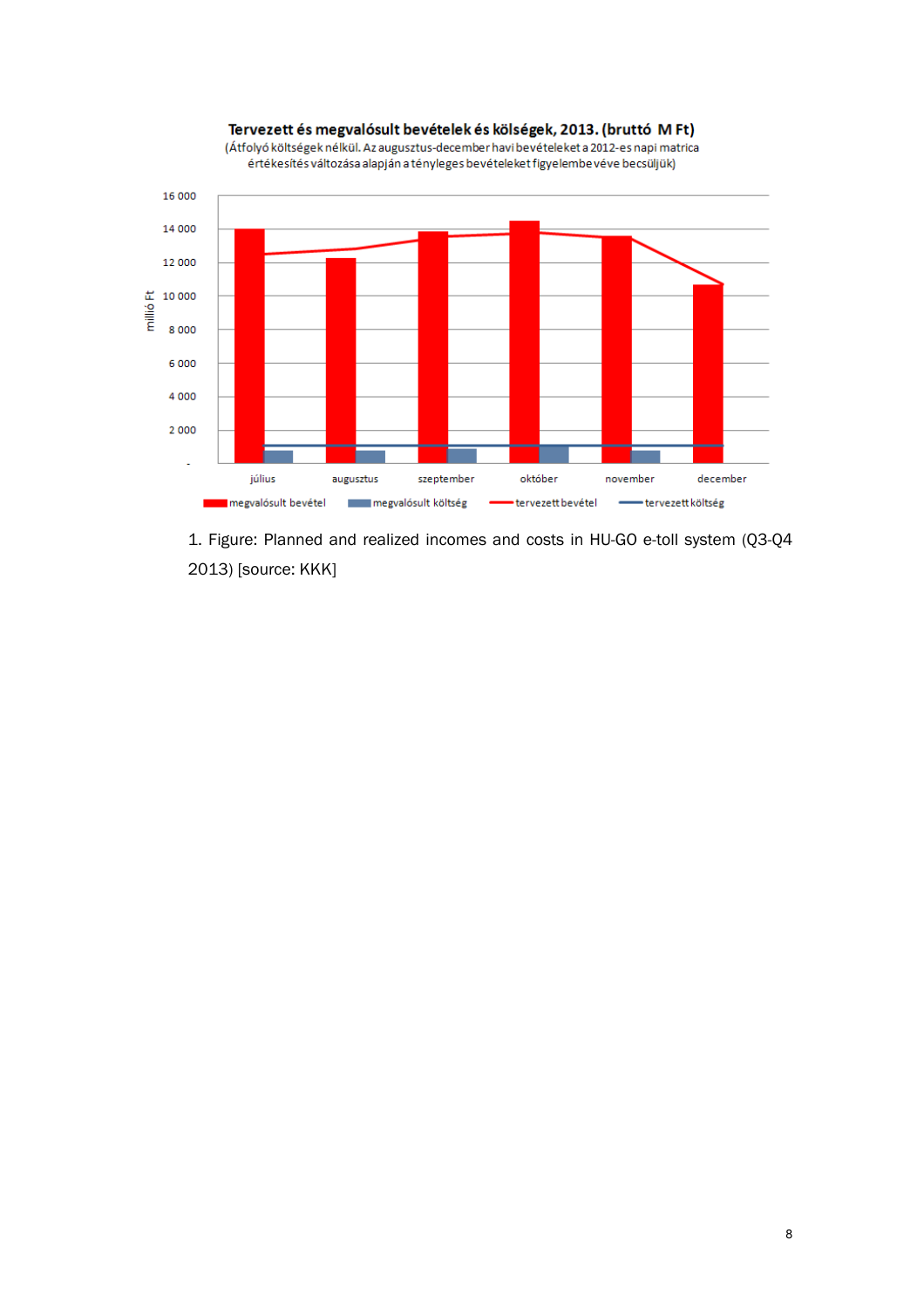## **Safety**

|                         | MK NZrt.         |               | AKA Zrt.     |               | DAK Zrt.            |                | TAK Zrt.            |                     |
|-------------------------|------------------|---------------|--------------|---------------|---------------------|----------------|---------------------|---------------------|
| Accident                | $\overline{\ln}$ | Variation     | In number    | Variation     | $\overline{\ln}$    | Variation      | $\overline{\ln}$    | Variation           |
| data                    | number           | %<br>in<br>in | for<br>one   | %<br>in<br>in | number              | in %<br>in     | number              | %<br>in<br>in       |
|                         | for<br>one       | 2012/201      | billion km-s | 2012/201      | for one             | 2012/201       | for one             | 2012/201            |
|                         | billion          | 3             | travelled in | $\mathbf{3}$  | billion             | 3              | billion             | $\mathsf 3$         |
|                         | km-s             |               | 2013         |               | km-s                |                | km-s                |                     |
|                         | travelled        |               |              |               | travelled           |                | travelle            |                     |
|                         | in 2013          |               |              |               | in 2013             |                | d<br>in             |                     |
|                         |                  |               |              |               |                     |                | 2013                |                     |
| Personal                |                  |               |              |               | M <sub>6</sub>      | M <sub>6</sub> |                     |                     |
| injury rate             | 47,8             | 19,8          | 0,05         | 17,9          | 0,25                | $+12,5$        |                     |                     |
|                         |                  |               |              |               | M8                  | M8             | 0,04                | 244%                |
|                         |                  |               |              |               |                     |                |                     |                     |
|                         |                  |               |              |               | $\mathsf{O}$        | $\mathsf O$    |                     |                     |
| Fatal                   |                  |               |              |               | M6                  | M6             |                     |                     |
| accident                | 3,24             | 11,7          | 0,005        | 75,4          | $\mathsf{O}\xspace$ | $\mathbf 1$    | $\mathsf{O}\xspace$ | $\mathsf{O}\xspace$ |
| rate                    |                  |               |              |               |                     | compared       |                     |                     |
|                         |                  |               |              |               |                     | to 0           |                     |                     |
|                         |                  |               |              |               | M8                  | M <sub>8</sub> |                     |                     |
|                         |                  |               |              |               | $\mathsf O$         | $\mathsf O$    |                     |                     |
|                         |                  |               |              |               |                     | compared       |                     |                     |
|                         |                  |               |              |               |                     | to 0           |                     |                     |
| $\overline{of}$<br>Rate |                  |               |              |               | M6                  | M <sub>6</sub> |                     |                     |
| dead                    | 3,40             | -15           | 0,006        | 125,5         | $\mathbf 0$         | $1$ compare    | O                   | $\sigma$            |
|                         |                  |               |              |               |                     | d to 0         |                     |                     |
|                         |                  |               |              |               |                     |                |                     |                     |
|                         |                  |               |              |               | M <sub>8</sub>      | M <sub>8</sub> |                     |                     |
|                         |                  |               |              |               | $\mathsf{O}$        | $\mathsf{O}$   |                     |                     |
|                         |                  |               |              |               |                     | compared       |                     |                     |
|                         |                  |               |              |               |                     | to 0           |                     |                     |
|                         |                  |               |              |               |                     |                |                     |                     |

MK: Based on data of the past three years the number of fatalities has been the lowest in 2013.

In 2013 the number of personal injury accidents has grown by 10,5 %, and the number of fatal accidents has grown with 8 %.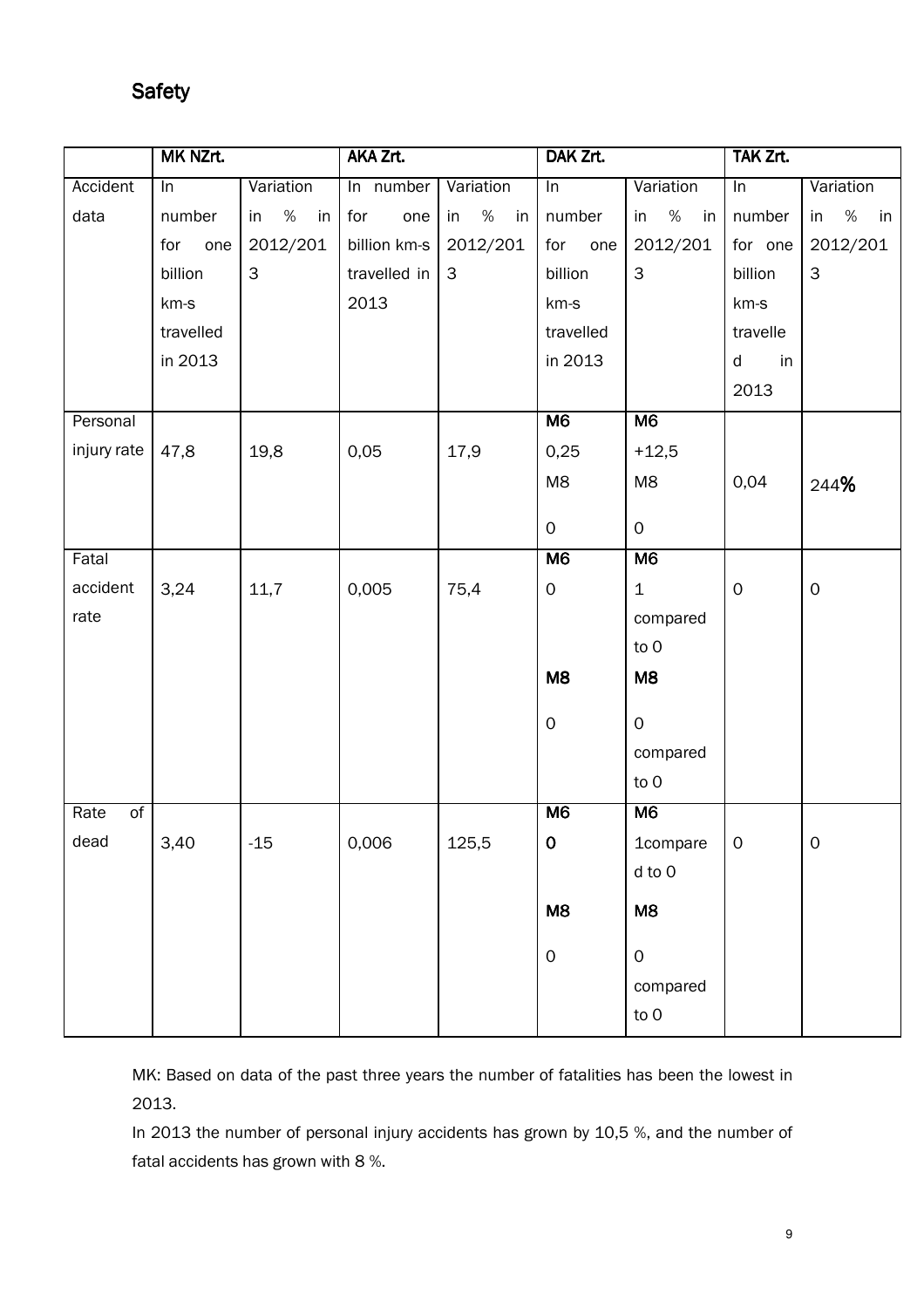M6 Duna Autópálya Koncessziós Zrt.:

M6: The number of personal injury accidents has decreased compared to 2012 in total by 33,34% (2012: 5; 2013: 3). Nevertheless, this figure cannot be considered as representative, since the accident rate is quite low on M6, therefore slight change of it result in a high figure in percentage. There was one fatal accident on the M6 motorway in 2013, and in 2012 there was no fatal accident, that means no comparison can be calculated due to zero figure.

M8: There was 1 accident on the M8 motorway in 2013 with no personal injury.

MAK: In 2010 (Mar. – Dec.) 35 accident happened out of which 3 involved personal injury. In 2011 (Jan. – Dec.) 28 accidents happened, which is 20% less than last year, while the number of accident involving personal injury increased to 5. In 2012 30 accidents happened out of which 3 involved light personal injuries. In 2013 39 accidents happened out of which 3 involved personal injuries.

M6 Tolna Autópálya Koncessziós Zrt.:

The number of personal injury accidents has a slight increase in total comparing to the 2012 year's figures (2011: 5; 2012: 2; 2013: 7). There was no fatal accident on that section of the M6 motorway since 2011.

### Long term forecasts and tendencies

- The long term road network development plans are no longer focusing on the ambitious motorway and expressway developments that were followed in the course of the past 4-6 years. The new plans focus concentrate rather towards sustaining proper maintenance level of the regional national road connections and the existing network.
- Besides the already implemented ITS applications (e.g.: VMS, CCTV) these developments will continue and a national architecture is started to be formed.
- Further development of electronic, distance-based toll system (DBT)
- M6 Duna Autópálya Koncessziós Zrt.: The Concession Period lasts 22 years plus 11 years in option starting from 2004. The Concessionaire has no plan at the moment - beyond the normal Operation and Maintenance works - for developing the motorway. Being the Concessionaire of the M6 between sections 22+150 – 76+200 and the M8 between sections 5+750 – 10+300 that is not the scope of our duties to report such tendencies.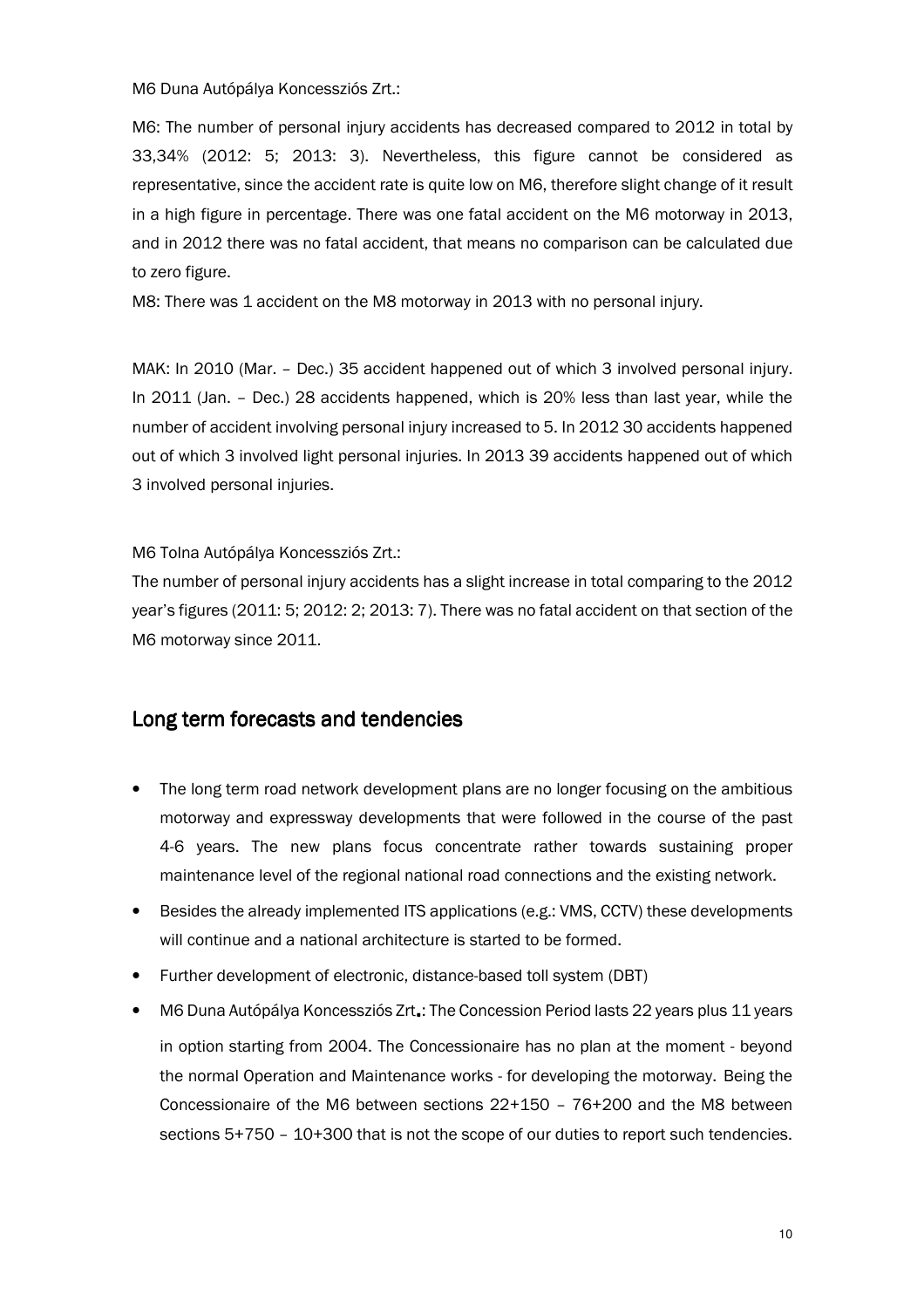- MAK: The Concession Company is a special purpose company established for the design, construction, operation and maintenance of the M6/M60 motorway during a 30 years period. Construction activity was completed in March 2010 and operation and maintenance activity will be performed in the remaining concession period. Official longterm forecasts are prepared by representatives of the Hungarian State.
- M6 Tolna Autópálya Koncessziós Zrt.:The Concession Period lasts 30 years starting from 2008. Beyond the normal Operation and Maintenance works the Concessionaire has no plans for developing the motorway.

# Significant actions already started (and/or to be achieved in 2014) and foreseen for 2015

In the year 2012, the Hungarian Government decided to implement the electronic toll collection system in Hungary by the 1st of July 2013. As of 1st of July 2013, the electronic, distance-based toll system (DBT) was introduced on a total of 6,513 km road sections of the Hungarian public road network (motorways, highways, main routes). The legal background to DBT is provided by the Toll Act (based on Act LXVI of 2013 on distance-based toll). The new system named HU-GO will comply with the European Union requirements and the directives of the European Electronic Toll Service (EETS). The Hungarian Government has designated the State Motorway Management Company Ltd. (SMMC Ltd.) to conduct all of the tasks related to the collection of tolls and all of the bound toll services. Additionally the Company also plays a significant role in the control support tasks.

DAK: No information can be provided by the Concessionaire.

MAK: No such action is performed in 2013 and foreseen in 2014.

TAK: No information can be provided by the Concessionaire.

Budapest, 31 March 2014